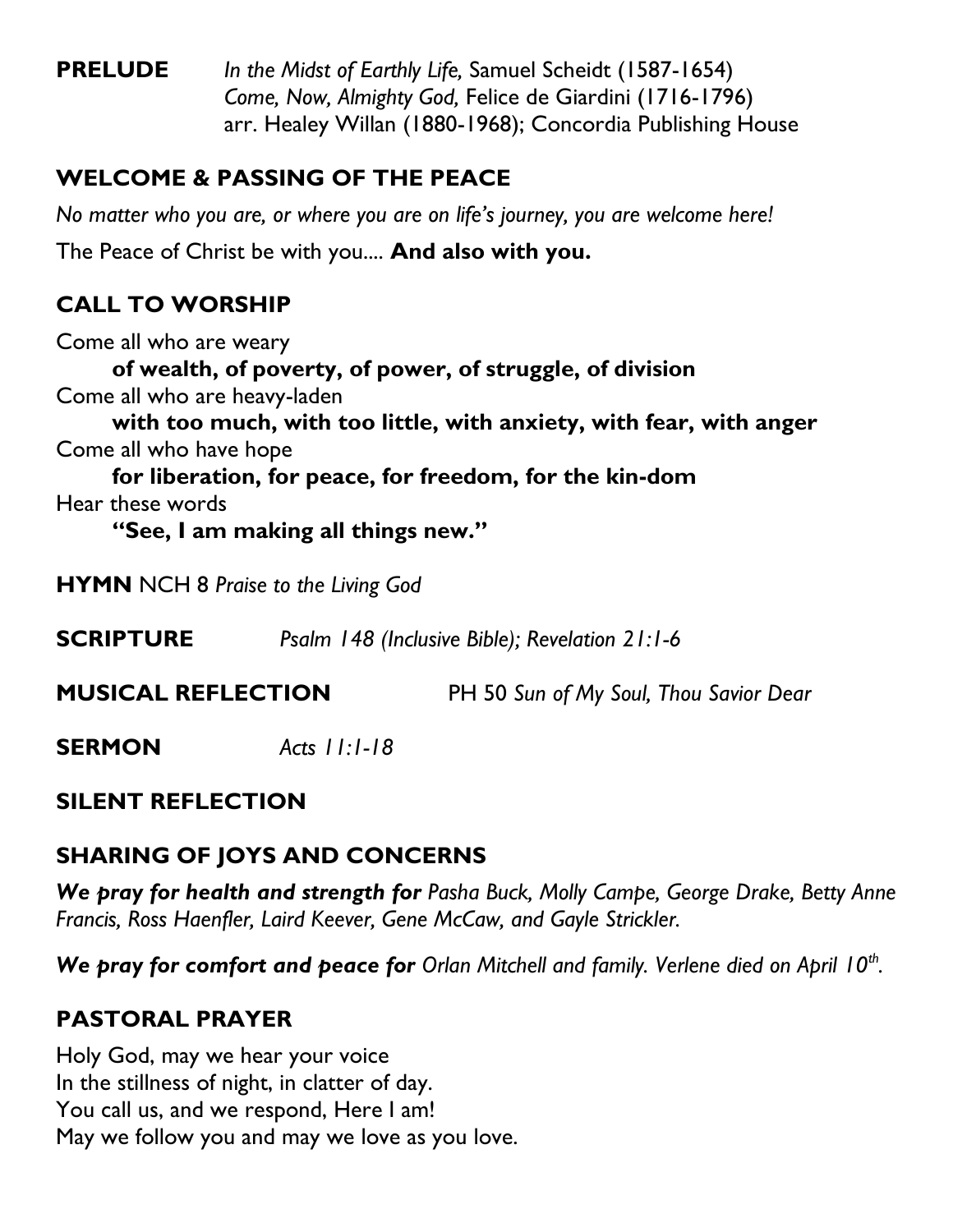Holy One, through trials and turbulence Make us steady, your hands Holding strong the fragile and weak May we love as you love.

Gracious God, may the fruits of our lives be food for the hungry, bread clothing, shelter, fire, water, Word May we love as you love.

God of justice, remove the barriers Of our lives that keep us from One another, barriers we construct Based on skin color, religion, or gender May we hear, and follow, graciously. May we love as you love.

Loving God, take this day our fears our Worries, distractions, and all Turn them into grace and mercy, And, following the example of Martin Luther King, Jr. and all your Saints, May we love as you love and pray in your Spirit saying…

#### **LORD'S PRAYER** *(Inclusive Version)*

**Blessed One, our Father and our Mother Holy is your name. May your love be enacted in the world. May your will be done On earth as in heaven. Give us today our daily bread And forgive us our sins as we forgive those who sin against us. Save us in the time of trial and deliver us from evil. For all that we do in your love, and all that your love brings to birth, and the fullness of love that will be are yours, now and forever. Amen.**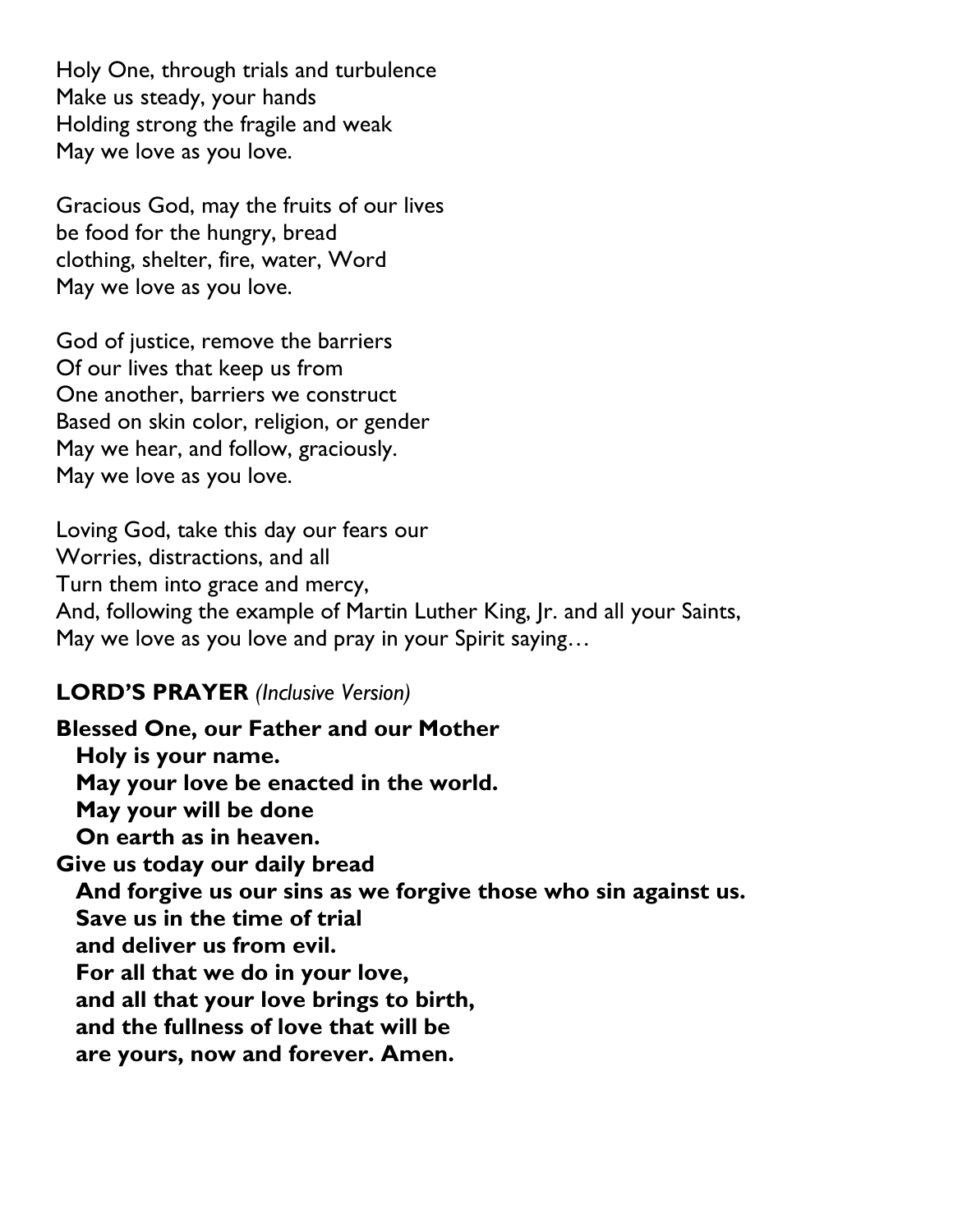## **GRATITUDE FOR OFFERING / DOXOLOGY**

Praise God from whom all blessings flow Praise God all creatures here below Praise God above ye heavenly hosts Creator, Christ, and Holy Ghost

**HYMN** PH 228 *Love Divine, All Loves Excelling*

# **BENEDICTION**

Christ has given us a new commandment: that we love one another, as Christ has loved us. By this, everyone will know that we are Christ's disciples, if we share that love with the world. And through this love, all things will be made new. Go now and do as Christ commands. **Amen.**

**POSTLUDE** *Fugue in A-flat Major* Gottlieb Muffat (1690-1770)

#### **Worship Resources**

Call to Worship and Benediction ~ from *Making All Things New: Service Prayers for the Fifth Sunday of Easter*, written by the Rev. Mary Nelson Abbott. Posted on the United Church of Christ's Worship Ways Archive. <http://www.ucc.org/worship/worship-ways/>

Pastoral Prayer ~ written by Terri, and posted on the RevGalBlogPals blog. <http://revgalblogpals.blogspot.com/> Lord's Prayer ~ Copyright © 2003 Richard D. McCall, Associate Professor of Liturgy and Church Music, Episcopal Divinity School, Cambridge, Ma. Posted on the [Worship Well](http://www.theworshipwell.org/pdf/WOR_McCall3.pdf) website.